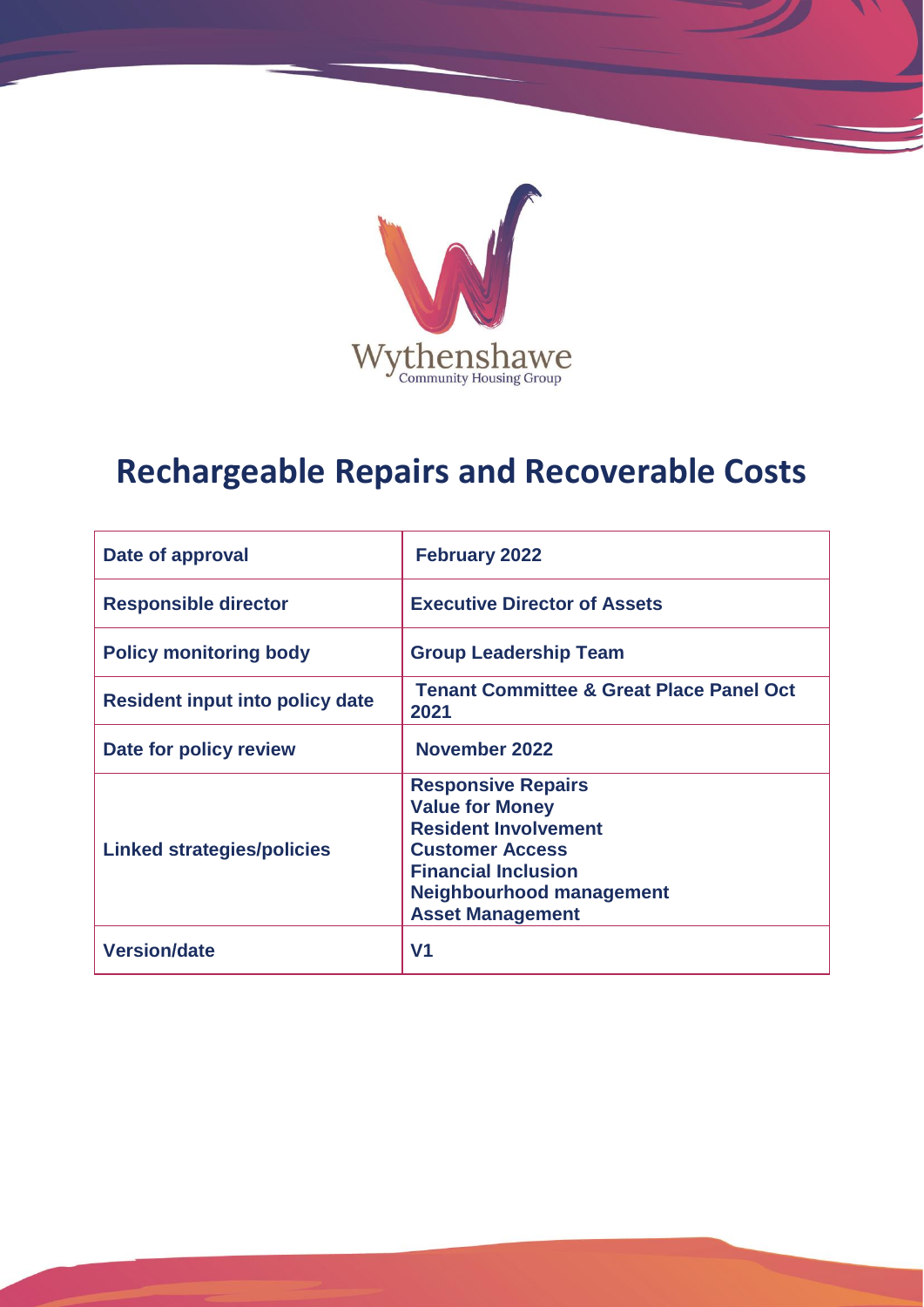# **KEY OBJECTIVES:**

Wythenshawe Community Housing Group (WCHG) is committed to fulfilling its statutory repair obligations and aims to deliver a repairs service that is in line with best practice with a continuous improvement approach that includes challenging targets and measured service standards. Details are outlined in the Responsive Repairs Policy.

WCHG has an obligation to undertake gas and electrical/health and safety regulatory compliance tests within its' properties and on occasion has to take legal action to gain access. This policy provides the Group with the option of recovering the legal costs associated with this.

The objectives of this policy are:

- to set down the principles of WCHG's approach to charging customers for maintenance repairs that are not normally the responsibility of WCHG,
- to ensure that all available finance can be targeted at legitimate repairs in line with the corporate objective of delivering efficiency & value for money, and
- to enable WCHG to recover the costs of legal action to gain access to properties in order to complete electrical and gas compliance safety tests.

# **1.0 SCOPE**

This policy applies to all WCHG tenants, former tenants and leaseholders, who will for the purposes of this document be referred to as customers.

The policy aims to ensure we are both fair and consistent whilst providing customers with the ability to access additional repairs services. The policy also ensures we minimise losses to WCHG through cases of neglect or vandalism.

WCHG reserves the right not to carry out a rechargeable repair, although we will carry out all such repairs that are required to protect the health and safety of the customer and their household. Similarly, we would also normally carry out all rechargeable repairs that are necessary to protect our interest in the property.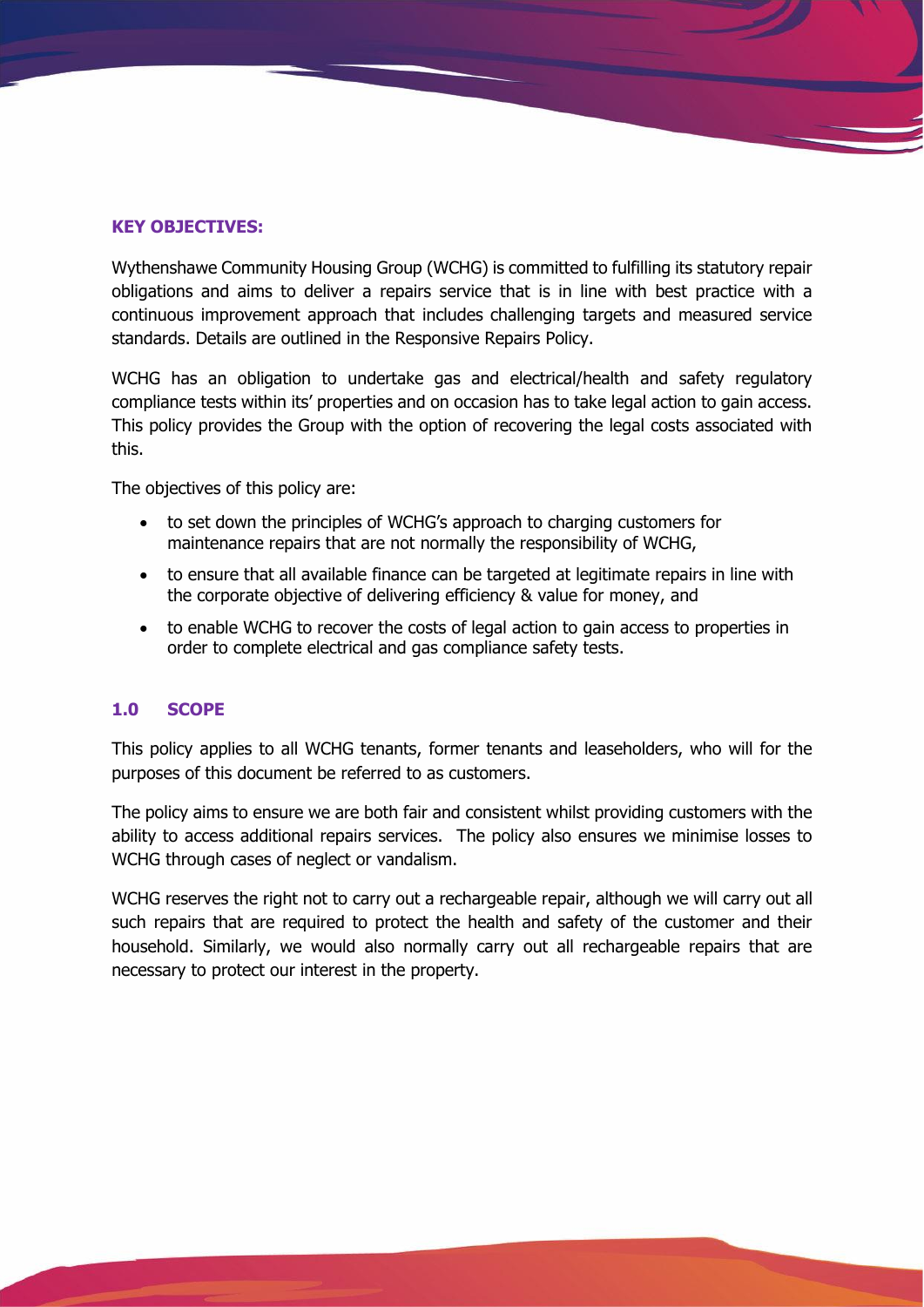## **2.0 POLICY**

Where the health and safety of any person would not be prejudiced, WCHG will require the cost of the rechargeable repair to be paid for before it is performed.

This will be exercised except where it is believed that delay would adversely affect our interest in the property, or where the vulnerability of the tenant is such that discretion is required.

Rechargeable repairs are given the same priority and completed to the same deadlines as standard non-rechargeable repairs.

Where a customer fails to provide access for regulatory compliance testing within their home WCHG will take legal action to secure a court injunction to enter the property, in line with internal procedure. WCHG will aim to recover reasonable costs from the customer.

## **3.0 DEFINITION OF A RECHARGEABLE REPAIR AND RECOVERABLE COSTS**

'A repair that is the result of neglect, unauthorised works or damage caused by a customer or third party'

A rechargeable repair arises where the repair is:

- Work undertaken by WCHG that is the customer's responsibility
- The consequence of wilful damage, neglect, misuse or abuse by the customer or third party
- To return the property to the agreed standard at the end of a tenancy
- Emergency repair reported when not required
- Missed appointment without prior arrangement

Recoverable costs are those incurred when court action has to be taken to gain access to ensure gas servicing and electrical / health and safety inspections are completed in line with regulatory requirements.

#### **4.0 RESPONSIBILITIES**

WCHG has certain responsibilities to maintain and repair our properties. These responsibilities are set out in the various Housing Acts the Landlord and Tenant Act 1985 and 1987 and the Human Rights Act 1998, and are detailed in our tenancy agreements.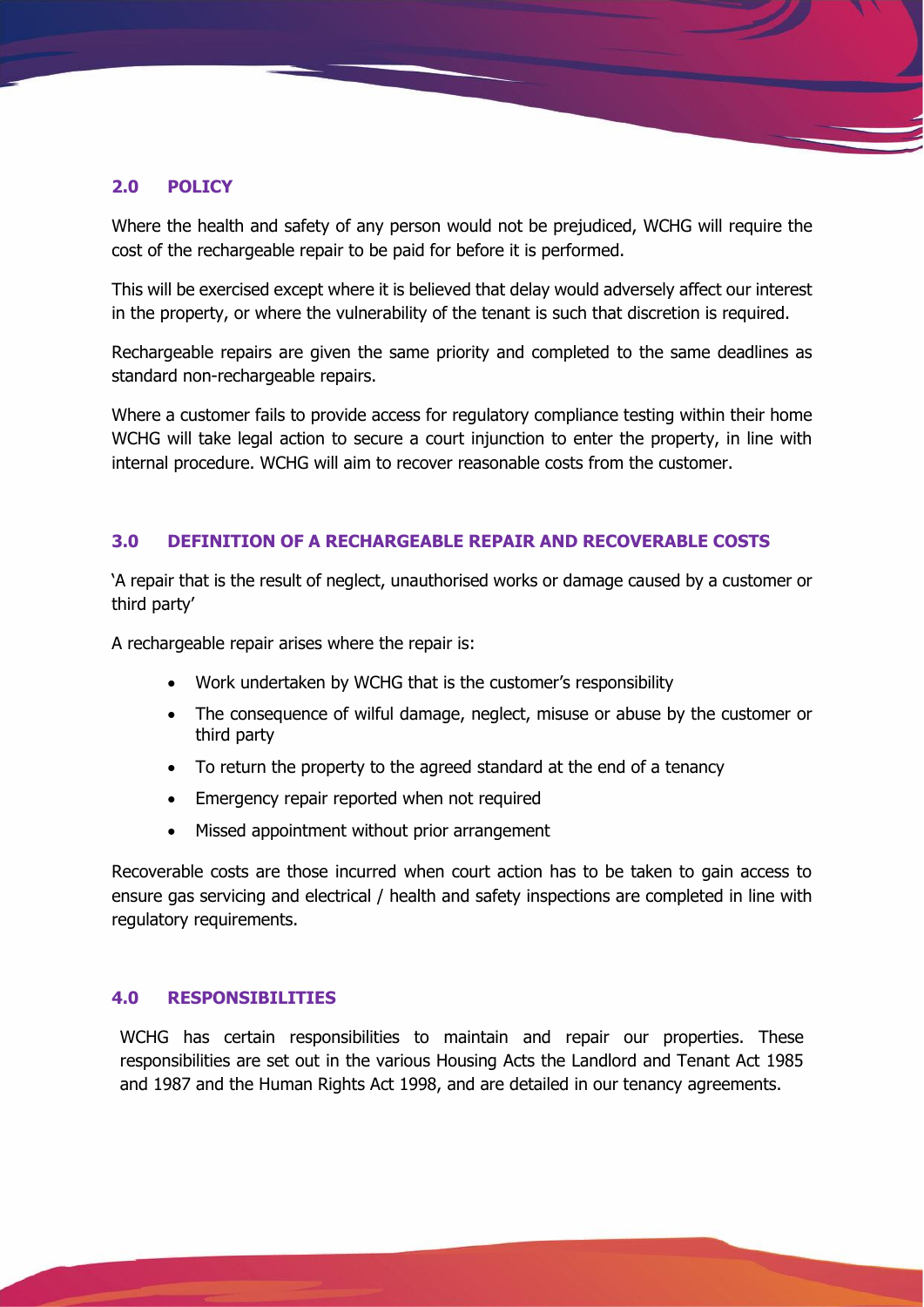Under the terms and conditions of the Tenancy Agreement the customer is responsible for certain items of repair. **Appendix A** provides a summary list of repair responsibilities.

## **5.0 EXCEPTIONS**

WCHG will not recharge the customer for undertaking repairs if:

- Damage is the result of a criminal act and a crime reference number has been obtained from the police and made available to WCHG.
- Where damage has occurred and it is considered to be fair wear and tear.

#### **6.0 VULNERABILITY**

WCHG will aim to treat vulnerable customers sympathetically and sensitively, ensuring that the service offered is appropriate and reflective of their needs and circumstances. Therefore, certain circumstances may mean that the customer cannot reasonably be held accountable for the cost of certain repairs and recharges may be waived.

Where these circumstances arise, the decision will be made by the manager.

The reporting of possible rechargeable repairs should be seen in the context of other potential issues within the tenancy, for example anti-social behaviour (victim or perpetrator), and officers should alert Housing Services to monitor the address in these cases.

#### **7.0 CHARGES**

WCHG will charge for repairs in line with the National Housing Federations Schedule of Rates at the current trading adjustment of Wythenshawe Works.

It is expected that repairs are paid for at the point of request by the customer and in advance of works being completed. Where payments are made in advance, no administration charge will be added.

In cases where WCHG carries out works and has to put in place payment plans or pursue payments, a 10% administration fee will be added to the charge.

Where rechargeable repairs are deemed to be essential, for example property security, WCHG may implement a reduced standard charge in order to increase the likelihood that customers are able to pay in advance.

Where court costs and legal fees are recharged the amount recovered will not be subject to any additional administrative charges.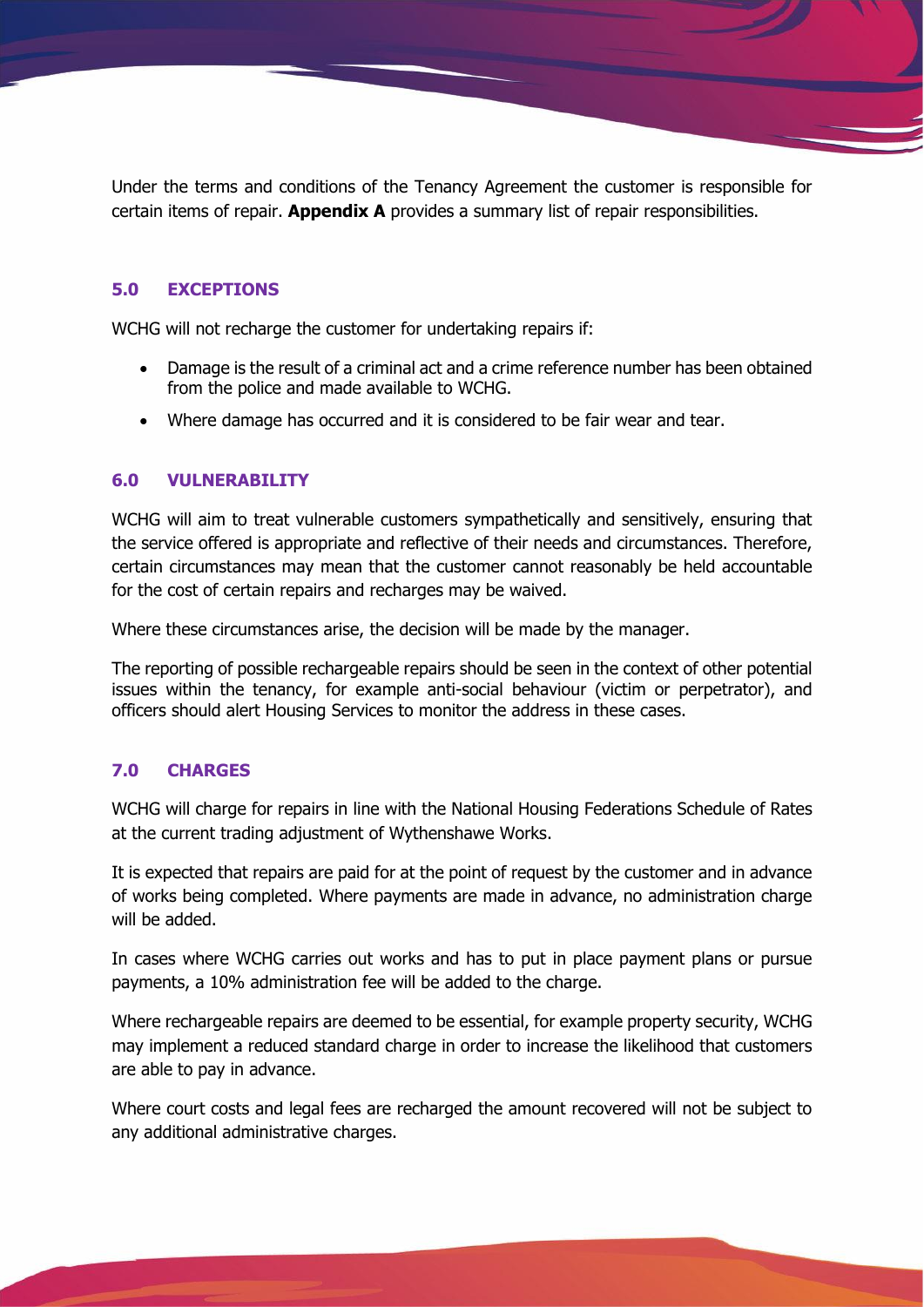## **8.0 RECOVERY OF RECHARGES**

The recovery of recharge payments will be an operational priority in the pursuit of WCHG's efficiency and value for money objectives.

If recharges remain at end of a tenancy, they will be treated as former tenant debt.

#### **9.0 APPEALS**

Where customers are dissatisfied with a recharge decision, WCHG will endeavour to resolve this informally.

Where the customer remains dissatisfied, this will be reviewed in line with the Complaints, Comments and Compliments Policy.

#### **10.0 REPORTING AND REVIEW**

WCHG is committed to improving service standards. To achieve this aim the Quality Assurance Team will periodically review and analyse recharges in order that we, learn from situations and take steps to reduce the risk of them happening again, ensure the size of recharges are kept fair, consistent and reasonable and identify service areas where improvements are needed.

# **11.0 EQUALITY AND DIVERSITY**

WCHG is committed to the effective operation of this Rechargeable Repairs and Recoverable Costs Policy, we shall provide equal service in accordance with the Equality Act. WCHG will develop services, facilities and working practices, that are equally accessible to and appropriate for all customers, irrespective of their gender, age, race, sexuality, transgender, disability, religion, marital status/civil partnerships or income.

WCHG will consider all identified vulnerable groups when conducting this service. At the discretion of WCHG consideration will be given to all vulnerable groups, tailoring our service and customer needs. This will be dealt with case by case on an individual need.

We will provide information in languages other than English, in Braille, Large Print, CD and Audiotape. Our reception and interview room are fitted with a hearing loop system.